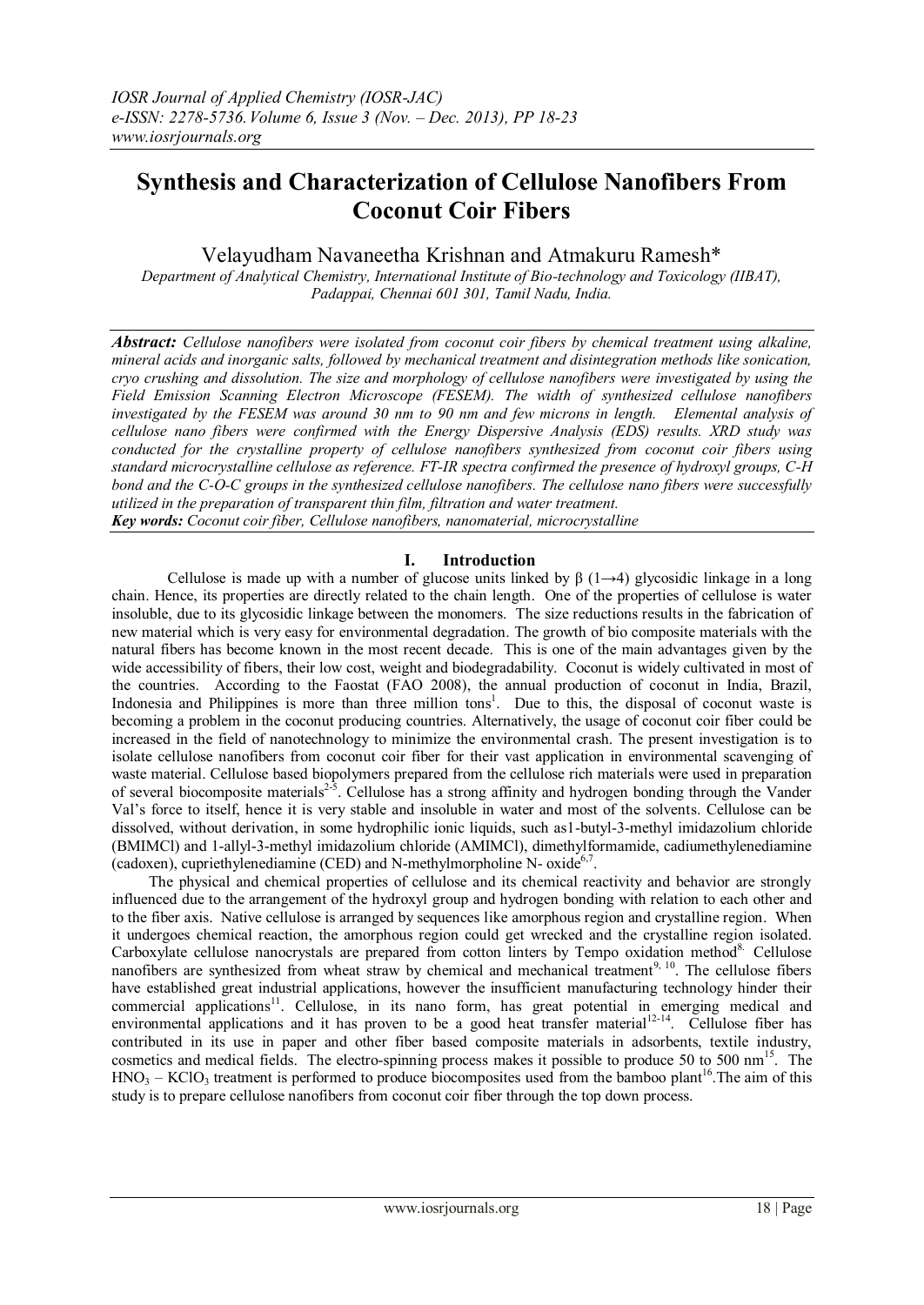# **II. Materials And Methods**

## **a. Materials – Reagents and chemicals**

The coconut coir fibers were collected from local agriculture farm, near Padappai, Kanchipuram district, Tamil Nadu. Chemicals such as nitric acid, hydrochloric acid, sodium hydroxide, sodium hypochorite and liquid nitrogen were supplied from Merck specialties Pvt Ltd., India. These chemicals were pure and analytical grade chemicals, used directly without any purification.

A quantity of 2.5N sodium hydroxide solution was prepared by weighing 50 g of sodium hydroxide into a 500 mL glass bottle and diluted with 500 mL distilled water. Another quantity of 2.5N HCl was prepared by adding 103.3 mL of concentrated HCl into a 500 mL volumetric flask and brought the volume up to the mark with distilled water. A quantity of 2.5N Nitric acid solution was prepared by adding 78.8 mL of concentrated  $HNO<sub>3</sub>$  into a 500 mL volumetric flask and brought the volume up to the mark with distilled water.

## **b. Materials :- Instrumentation**

#### **2.2.1 Field Emission Scanning Electron Microscope**

The resulting cellulose material was investigated by FESEM Analysis (Model – Quanta FEG 200, FEI, and Netherlands). The operated accelerated maximum voltage is 30 KV and the minimum is 200V, it has three modes, High Vacuum, Low Vacuum and Environmental SEM. The Cellulose size and its property were characterized by FESEM analysis at high resolution. The specimen was deposited on the electron microscope grids, operated at an acceleration voltage at 10 kv with SE mode and observed.

## **2.2.2 X-ray diffraction Analysis**

X-ray diffraction analysis helps to understand crystallinity and the amorphous nature of cellulose nanofibers. Microcrystalline cellulose sourced from Merck Specialities, Mumbai was used as reference for XRD characterization. The X-ray diffraction is a Panalytical XPert Pro XRD with both, powder mode and GI Attachments. The patterns are detected on XPert High Score Plus software.

## **2.2.3 Energy dispersive X-ray Spectroscopy**

EDS is an analytical technique to identify the elements and elemental composition present in the sample. The EDS is a Liquid  $N<sub>2</sub>$  based 30 mm detector EDAX model. The EDS analyses are integrated characteristics of the SEM.

## **2.2.4 FT-IR spectroscopy**

The properties of the CCNF were characterized by FT-IR using a fourier transform infrared spectrophotometer, model-8400S, shimadzu. The analyses were carried out by the KBr pellet technique. The samples were prepared by mixing the 2 to 3 mg of sample with approximately 250 mg of KBr in to a mortar and ground well. The KBr pellets were prepared in a specified device under vacuum. The scanning range was from  $400$  to  $4000$  cm<sup>-1</sup>.

#### **c. METHODS**

#### **2.3.1 Preparation of Cellulose Nanofibers**

The schematic diagram of the preparation of cellulose fibers by different stages of treatments were illustrated below

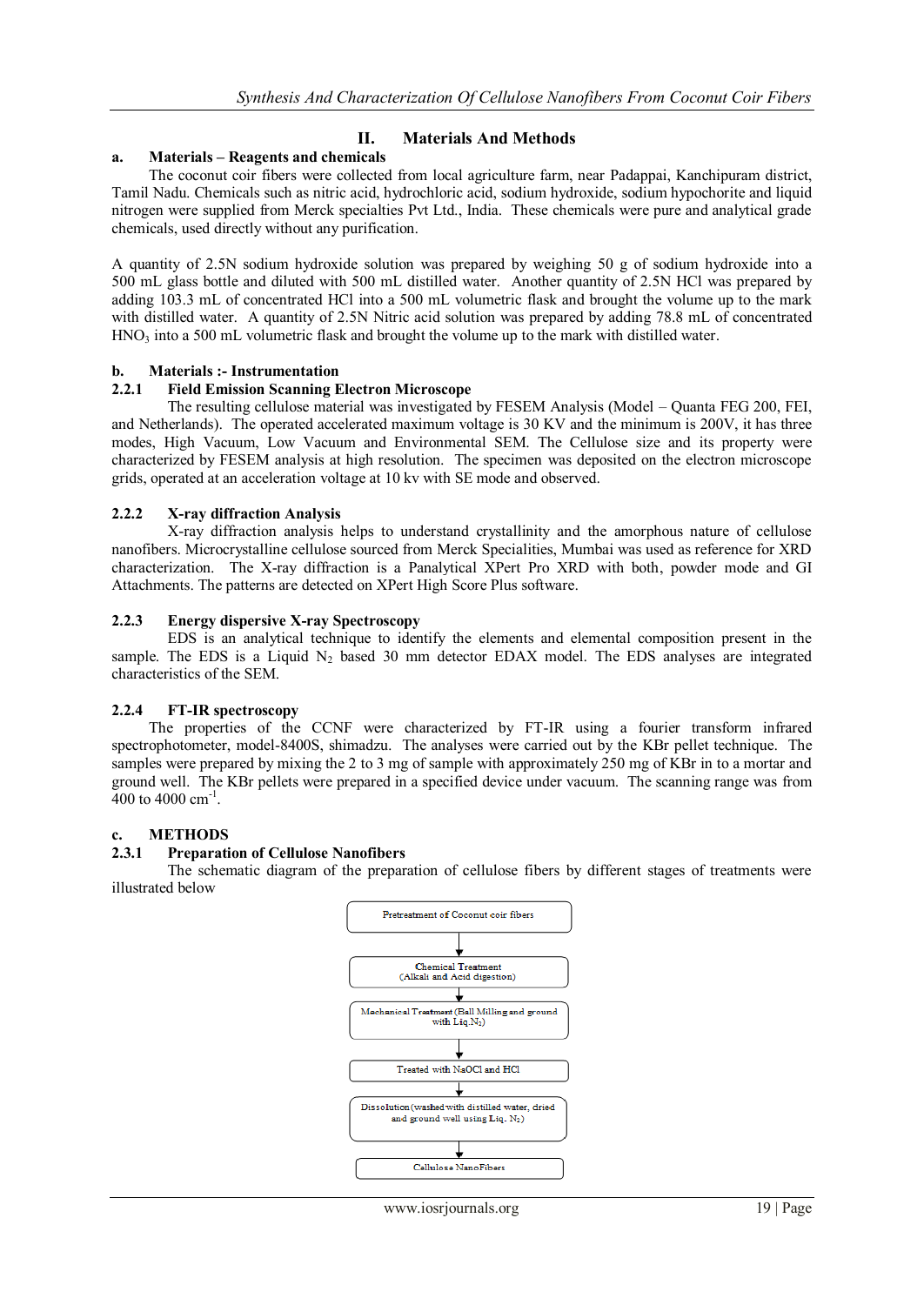# **2.3.2 Pretreatment**

Coconut coir fibers were separated and cut into small pieces and dried in sunlight, ground well using a homogenizer. The pulp was repeatedly washed with water and dried in a temperature controlled oven at 60<sup>o</sup>C for 18 h. The pulp was transferred in to a soxhlet apparatus with a mixture of acetone and distilled water in a 1:1 ratio, to minimize the unwanted wood extractive. Around 20 g of dried pulp was weighed into a 250 mL round bottom flask and 125 mL of 2.5N sodium hydroxide was added. The pulp was soaked in 2.5N sodium hydroxide for 24 h at room temperature. Then the pulp was washed with plenty of distilled water, after which the same was soaked with  $2.5N$  HNO<sub>3</sub> acid for 48 h. This was followed by digestion for 48 h at  $60^{\circ}$ C with  $2.5N$  sodium hydroxide. After the NaOH treatment, the pulp was washed well with plenty of water and digested using 2.5N HNO<sub>3</sub> at 60°C for 48 h. The resulting pulp was washed with distilled water until the pH attained was neutral, and dried at 60°C in temperature controlled oven for 18 h. In this step, most of the water soluble materials, lignin and pectin were removed, leaving behind the cellulose.

# **2.3.3 Mechanical Treatment - Ball Milling**

Ball mill is used to grind the materials that are soft, medium hard to extremely hard, brittle or fibrous. The instrument has three modules, a grinding chamber (A), a grinding bowl (B) with balls and a threaded spindle with a three point grip (C). The grinding bowl is placed on a disc (D) inside the grinding chamber. The threaded spindle is placed firmly on the grinding bowl; it is made of agate material. The bowl is also provided with a removable lid (G). The pretreatment pulp was milled by ball milling instrument (Model - Ball Mill PM 100, Make – Retsch Germany) with several times up to get a fine powder. After the Mechanical treatment, the resulting cellulose was characterized with Fluorescence microscope (Zeiss) and the images are presented.



Figure 1 Microscope image for coconut coir fiber after mechanical treatment (ball milling)

The microscopic image of cellulose fiber obtained from coconut coir fiber (Figure 1) after the ball milling, the width was reduced from a centimeter to a few microns because of acid hydrolysis and mechanical treatment. The purity of cellulose fiber was increased due to the removal of lignin and conversion of hemicelluloses to cellulose.

# **2.3.4 Chemical treatment with NaOCl and HCl**

The pre-treated dried pulp was digested with the mixture of 10 % wt sodium chlorite and 100 mL of 2.5N HCl under controlled temperature at 60°C for 24 h to break down the long chain molecule into cellulose unit. When the cellulose was treated with the mixture of sodium hypochlorite and hydrochloric acid, intermolecular hydrogen bonding broke down and the size of the chain was reduced. The resulting pulp was washed repeatedly with plenty of distilled water until the solution got to pH neutral and the pulp was dried in a temperature controlled oven at 50°C to dryness. The dried pulp was ground well by gradual addition of liquid nitrogen using a mortar in a fuming hood.

# **2.3.5 Dissolution**

The cellulose fibers were mixed with 0.1 N sodium hydroxide solution, sonicated for 2 h. Then the pulp was washed with distilled water by centrifugation and the pH maintained as neutral. Dried pulp was taken into a 100 mL stopper conical flask and 50 mL of distilled water was added and stirred with a magnetic pellet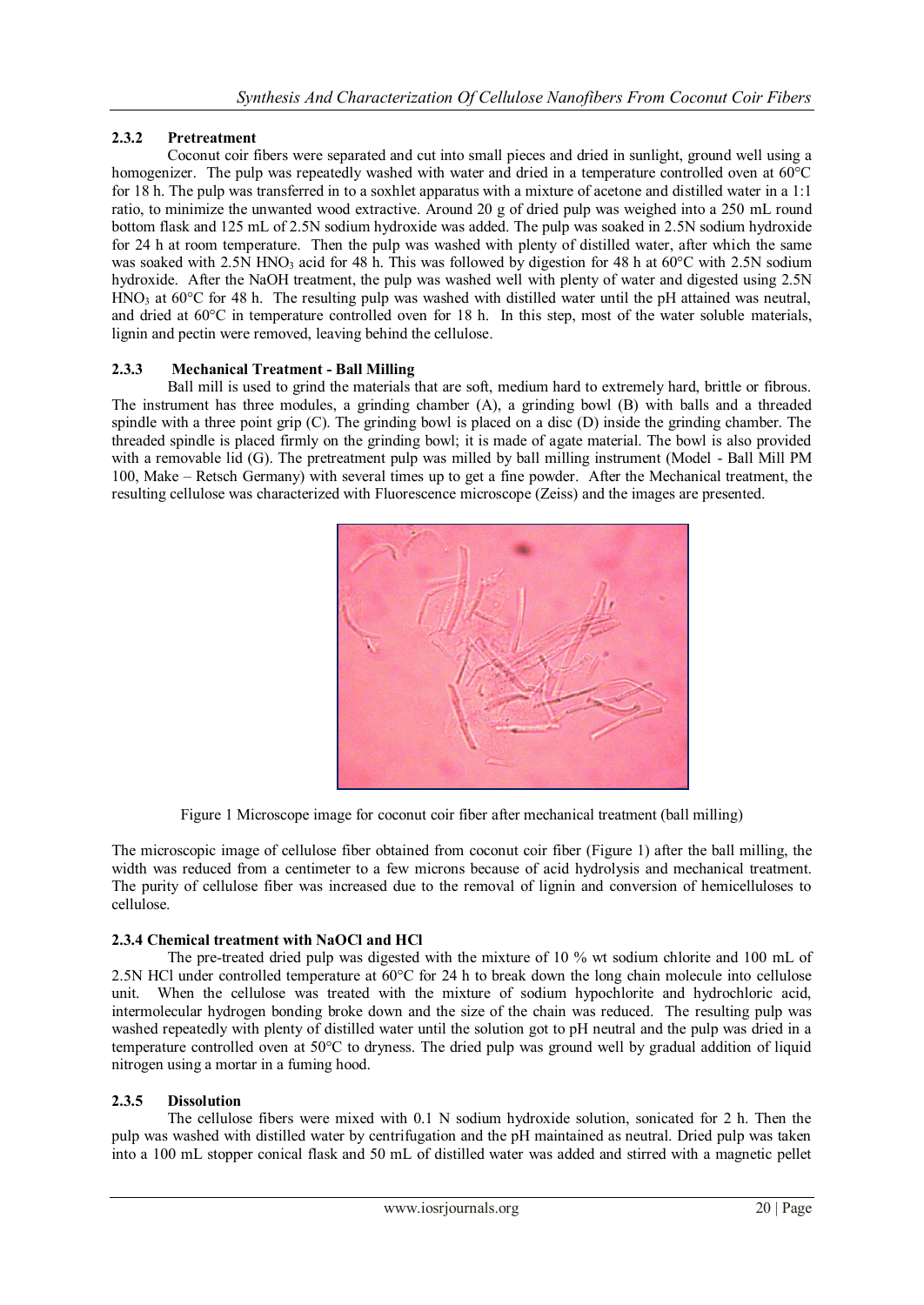for 48 h and dried at 50°C up to dryness. The dried pulp was ground well by gradual addition of liquid nitrogen thrice. The resulting fiber was investigated for FESEM analysis and XRD.

# **III. Result And Discussions**

The obtained FESEM image shows that the cellulose is in the form of fibers and the width of the range is 30 nm to 90 nm. J. Zhang and his team have prepared cellulose nanomaterials in the form of spherical shaped particle<sup>17</sup>. The HNO<sub>3</sub>-KClO<sub>3</sub> treatment followed by acid hydrolysis method cellulose nanocrystals was prepared from bamboo strands with the size of 50 nm to  $100 \text{ nm}^{18}$ . FESEM image of CCNF obtained by coir fiber is represented in Figure 2.



Figure 2. SEM image of the coconut coir cellulose Nanofibers

Figure 3 and Figure 4 show the XRD patterns of microcrystalline (reference) and coconut coir cellulose nanofiber respectively. From the microcrystalline cellulose XRD characteristics, a sharp peak is resolved which is indicative of crystalline in nature at  $2\theta = 22.83^\circ$ . The XRD characteristics of coconut coir cellulose nanofiber at  $2\theta = 22.78^{\circ}$  and the peaks were broad which is indicative of amorphous nature. The peaks are broad on the nanomaterials, which indicate the presence of more of amorphous content in the nanomaterials. It could be more important due to having crystalline and amorphous regions; which will generate a more reactivity with the other chemicals to achieve the nano material functionality. The process of acetylation reduced the crystallinity of the fibers<sup>19</sup>. It was observed clearly that material obtained from coconut coir fiber has a partial amorphous and crystalline nature.



Figure 3. XRD Patterns of the cellulose microcrystalline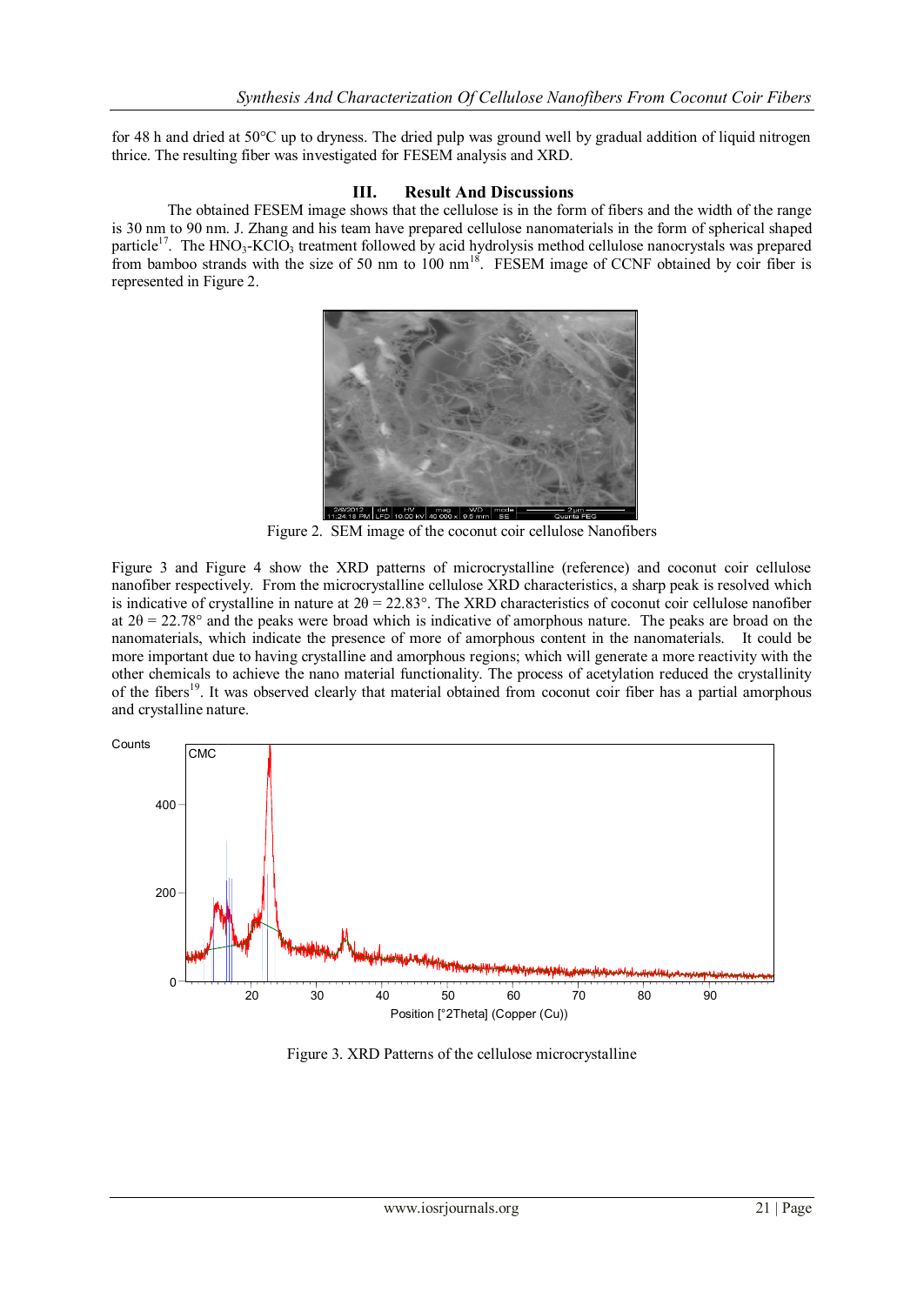

Figure 4. XRD Patterns of the coconut coir cellulose Nanofibers

Figure 5 represents the coconut coir cellulose nanofibers EDS spectrum. The EDS spectrum peaks of CCNF corresponding to the energy levels for which the carbon and oxygen. The comparison of carbon and oxygen percentage, the carbon percentage is higher than the oxygen percentage in the CCNF EDS spectrum. From this it can be concluded the carbon is likely slightly higher compared to oxygen in the CCNF. Elemental analysis of cellulose nano fibers were confirmed with the EDS results. The prepared cellulose nanofibers possess the skeleton of only carbon, oxygen and hydrogen. The chemicals associated with chemical treatment were not detected in the final cellulose Nanofibers, which has been confirmed by EDS analysis.



Figure 5 EDS spectrum of the coconut coir cellulose nanofiber

Figure 6 represents the FT-IR spectra for the CCNF respectively. The Strong dominant broad peaks in the region from 3700 to 3000 cm-1 are due to the stretching vibration of –OH groups. The C-H stretching in methyl and methylene groups range between from 2800 to 3000 cm<sup>-1</sup>. The strong broad absorption peaks at 3354 cm<sup>-1</sup> indicates the -OH stretching band (hydroxyl group), absorption peak at 2902 cm<sup>-1</sup> indicates the aliphatic C-H stretching band, absorption peak at 1061 cm<sup>-1</sup> indicates the C-O-C bending (ester functional group), the further absorption peaks at 1325 and 1371 cm<sup>-1</sup> indicates the C-H bending, absorption at 1433 cm<sup>-1</sup> indicates the CH<sub>2</sub> bending, absorption at 1163 cm<sup>-1</sup> indicates the -OH bending.